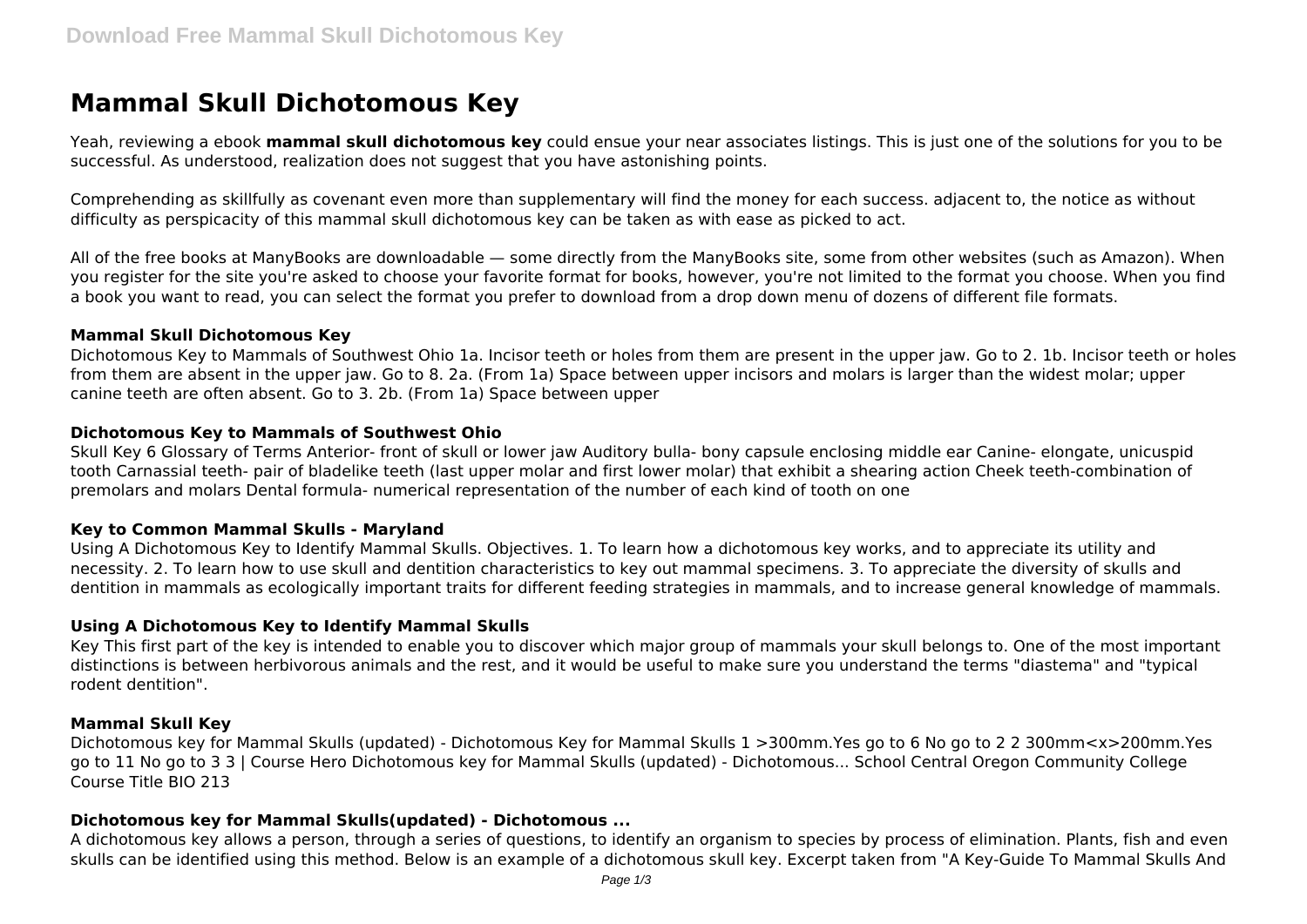Lower Jaws" by Aryan I Roest.

# **Skull Science**

The most effective means of identifying a skull to species is with the use of a dichotomous key. A dichotomous key allows a person, through a series of questions, to identify an organism to species by process of elimination. Plants, fish and even skulls can be identified using this method. Below is an example of a dichotomous skull key. Excerpt taken from "A Key-Guide To Mammal Skulls And Lower Jaws" by Aryan I Roest. 1. a. Large skull, over

# **How to Identify a Skull – Skulls Unlimited International, Inc.**

Check boxes for all that apply. If uncertain, skip character or select several states. Then click on any search button. Navigate with above index or scroll bar.

# **Mammalia -- identification guide -- Discover Life**

Spring is a good time to look for mammal skulls. The end of winter is a peak period of mortality for many species and also when most foxes and badgers die on the road. Skulls can be found in roadside ditches, on open hills, on spoil heaps outside badger setts – in fact, virtually anywhere. To keep ...

# **How to identify mammal skulls - Discover Wildlife**

Animal Skulls has very nice illustrations and pictures of skulls while Skulls and Bones is an excellent source for the functions of the bones. Mammals of North America is a great resource to have to show people what we have living in our backyards! Elbroch, Mark. Animal Skulls. 1st ed. Mechanicsburg, PA: Stackpole Books, 2006.

# **What's that Skull? How to Identify What Critter It Was!**

Skull Key to Adult Land Mammals Although mammalian teeth exhibit similar components, the number, size, shape, and structure of teeth vary widely among mammals. Part of these differences corresponds to differences in diet. Number, size, shape, and structure of teeth also serve as valuable tools in the classification and identification of mammals.

## **Skull Key to Adult Land Mammals**

dichotomous key is a tool used by biologists to identify organisms in a group through a process of answering yes or no questions about the organism. Dichotomous means 'divided into two parts', as each question about an organism has two choices. There are dichotomous keys to identify animals, insects, plants and many other things.

## **Animal Classification Using a dichatomous key**

A dichotomous key is based upon the use of paired, mutually-exclusive statements called coupletsthrough which the user proceeds, making choices about the object at hand until finally an identification is obtained. The term dichotomousrefers to the paired nature of the statements, and comes from the Greek word dichotomiameaning "dividing in two."

# **Technical Key to Species of Mammals in Kansas**

Have the groups become experts on their skull by:  $\Box$  Drawing a rough sketch of the skull  $\Box$  Identifying key characteristics using the rodent skull and carnivorous mammal skull diagrams Using the dichotomous key to identify their skull Once the group has confirmed their identification with the teacher, have them hide their skull in a box and then pair up with another group and play "Guess Who".